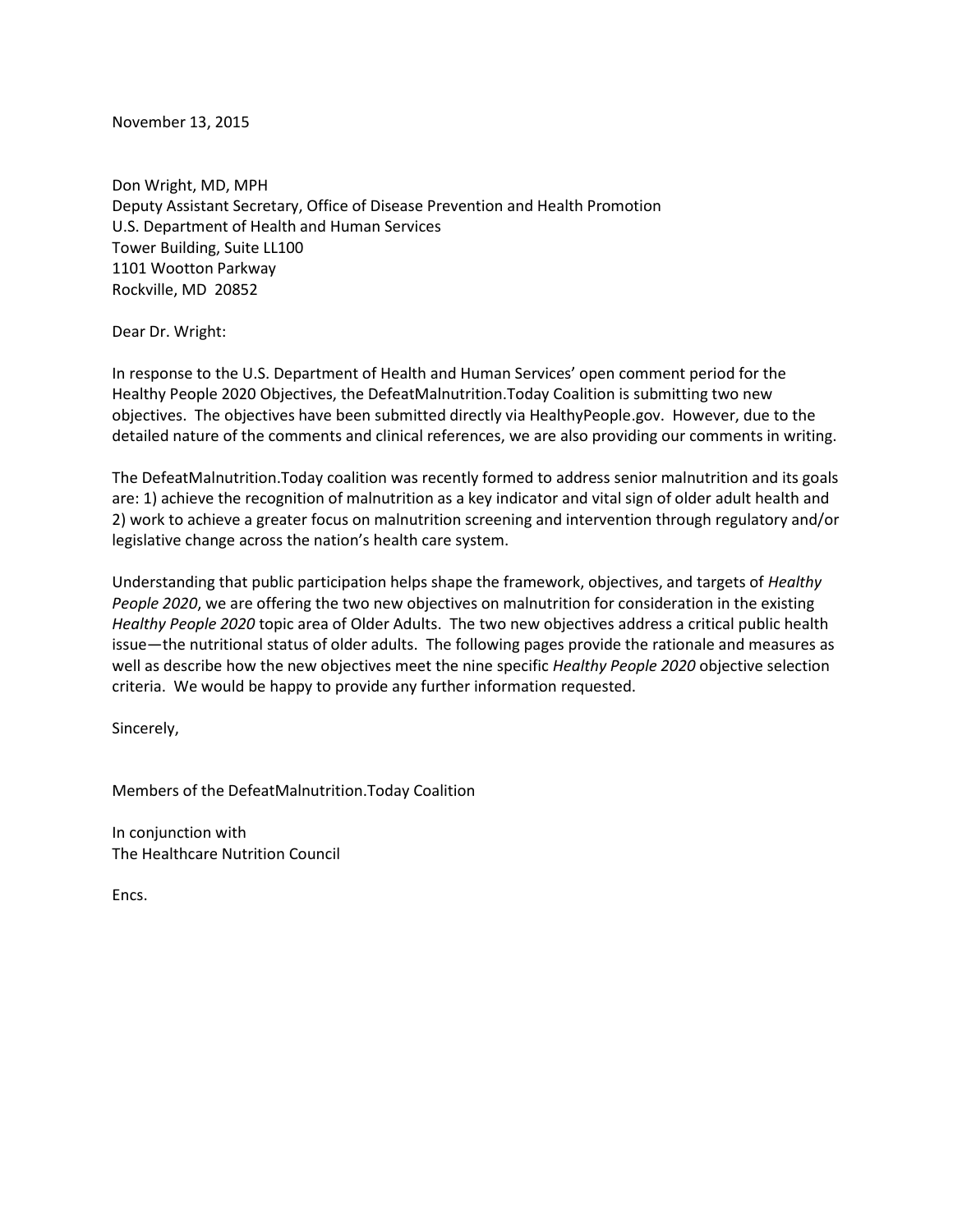## *Add a new objective for Older Adults*

## **PROPOSED OBJECTIVE**

*Increase recognition, diagnosis, documentation, and coding of disease-related malnutrition among hospitalized older adults and those presenting in emergency departments* 

#### 2020 Baseline

2013: Less than 8% of malnourished older adults (65+ years) presenting for acute care (either hospitalized or in emergency departments) had a coded diagnosis of malnutrition.

(Calculation: Based on 2013 HCUP NIS data, there were 12,488,372 in-hospital stays of adults 65 years and older and 942,595 had a malnutrition diagnosis code, or 7.55%.

Based on 2012 HCUP NEDS data, there were 23,097,740 emergency department visits by adults 65 years and older and 655,820 had a malnutrition diagnosis code, or 2.84%. Database source: <http://hcupnet.ahrq.gov/>)

#### 2020 Target

9% of older adults (65+ years) who are malnourished and present for acute care (either hospitalized or in emergency departments) will have a coded diagnosis of malnutrition at the time of discharge.

### **RATIONALE**

(Excerpted from: Guenter P, Jensen G, Patel V, et al: Addressing disease-related malnutrition in hospitalized patients: a call for a national goal. *Jt Comm J Qual Patient Saf*. 2015;41(10):469-473. Note: Reference numbers changed for consistency)

#### **Current State of Malnutrition in Hospitalized Patients**

"…*disease-related malnutrition* is defined as "undernutrition as a result of a disease process," which may be present on admission or acquired during a hospitalization. Undernutrition may occur even in the face of a high body mass index (BMI), as it is common for obese patients to be undernourished in the setting of disease or surgery.<sup>1</sup>"

"It is estimated that at least one third of patients in developed countries are malnourished on admission to the hospital,<sup>2–5</sup> and, if left untreated, approximately two thirds of those patients will experience a further decline in their nutrition status during their hospitalization.<sup>5,6</sup> Malnutrition continues to be underdiagnosed in many hospitals,<sup>6-9</sup> and approximately one third of patients who are not malnourished on admission may become malnourished while hospitalized.<sup>10</sup> A recently published study of the prevalence of malnutrition among older patients presenting to an emergency department found that 16% were malnourished and that 60% were either malnourished or at risk for malnutrition.<sup>11</sup>"

"The need to identify at-risk patients is vital in that malnutrition is associated with an increased risk of pressure ulcers and impaired wound healing, immune suppression and higher infection rates, higher treatment costs, and increased mortality.<sup>2</sup> In an epidemiologic analysis of 887,189 major surgery cases drawn from the Healthcare Cost and Utilization Project (HCUP) Nationwide [National] Inpatient Sample (NIS), malnutrition was associated with an increased risk of severe events. Patients with malnutrition were 4 times more likely to develop pressure ulcers, 2 times more likely to develop surgical site infections, 16 times more likely to develop intravascular device infections, and 5 times more likely to develop catheter-associated urinary tract infections.<sup>12</sup>"

"Furthermore, poor clinical outcomes associated with malnutrition contribute to higher hospitalization costs, as reflected in the longer length of stay (LOS) and increased readmissions associated with the higher rates of infections, pressure ulcers, impaired wound healing, and other adverse outcomes experienced by malnourished Patients.<sup>8,13</sup> For example, Corkins et al. found that patients diagnosed with malnutrition had hospital costs and LOS three times higher than those without this diagnosis.<sup>9</sup>"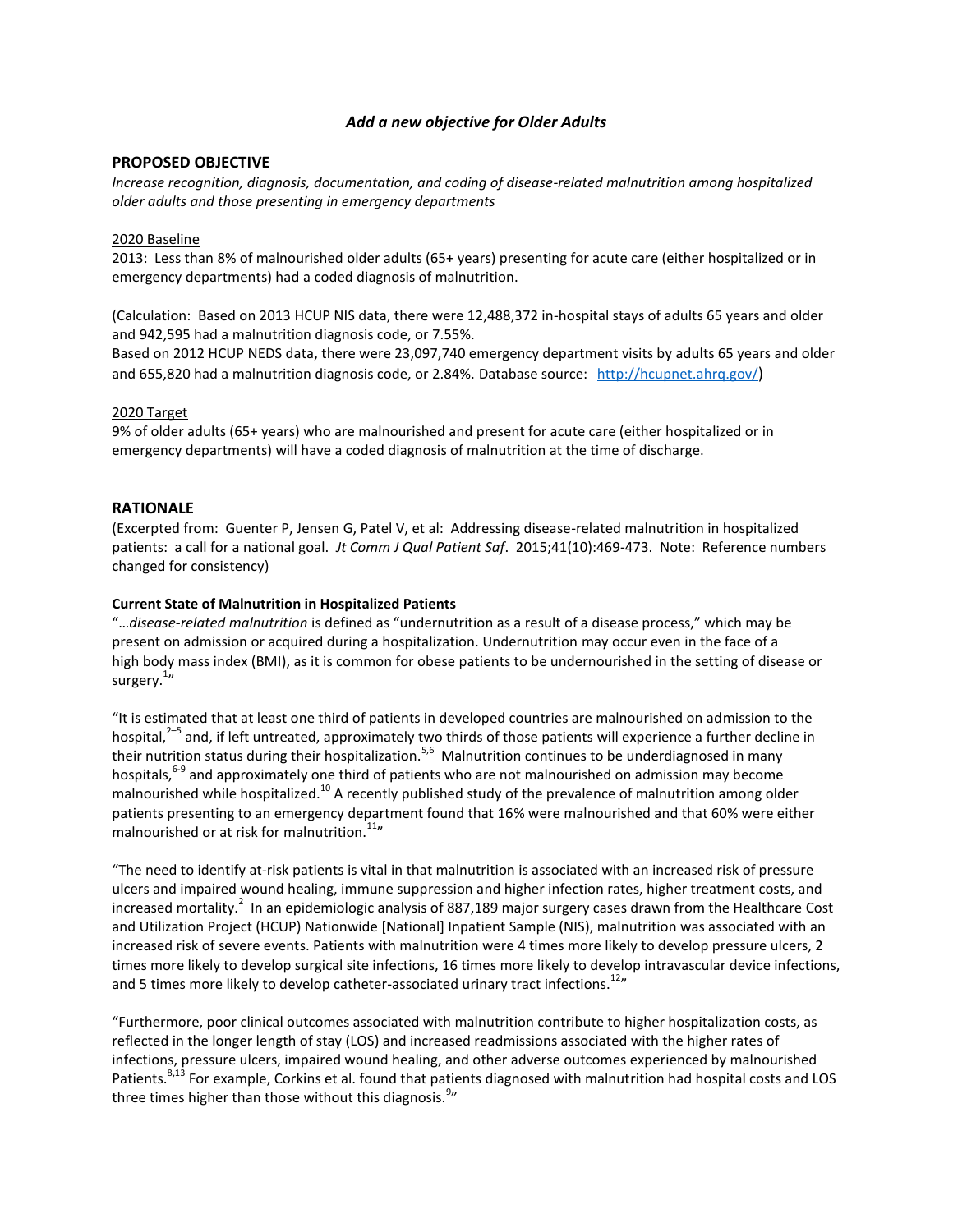#### **Current State of Recognition, Diagnosis, and Coding of Patients with Malnutrition**

"In 2012, according to the NIS, there were 36,484,846 hospital discharges in the United States, with an average LOS of 4.5 days, including...12,704,704 hospital discharges of patients 65 years of age or older (34.8%).<sup>14</sup> Only 1,326,300 (3.6%) of all these hospital discharges had a coded diagnosis of malnutrition, but 772,195 (58.2%) of them were in these vulnerable age categories.<sup>14</sup> This apparent undercoding (compared with earlier cited data on the incidence of malnutrition<sup>14</sup>), we believe, is due to underrecognition and underreporting, as well as underestimation of the importance of this comorbid condition on patient outcomes. According to the Agency for Healthcare Research and Quality (AHRQ), administration of enteral and parenteral nutrition was the 14th most frequent procedure in 2011, increasing in frequency by 85% from 1997, when it was not among the top 15 procedures.<sup>15</sup> The frequency of these therapies, which are given exclusively for the prevention or treatment of malnutrition, also suggest a greater incidence of malnutrition than indicated by the NIS malnutrition data."

## **The Cost of Malnutrition**

"The cost of malnutrition was illustrated in two studies reporting health economic analyses of patients with disease-associated malnutrition.<sup>16,17</sup> In one study, the most costly complication associated with poor nutrition status was acute respiratory infection, which adds up to an additional \$13,350 to \$19,530 per hospitalization.<sup>16</sup> The second study estimated the annual economic burden of disease-associated malnutrition be \$156.7 billion.<sup>17</sup>"

The economic burden of disease-associated malnutrition in the U.S. for those aged 65+ is estimated to be \$51.3 billion per year.<sup>17</sup>

#### **Addressing Malnutrition as a National Goal**

"Malnutrition in hospitalized patients, particularly those with acute disease-related etiology such as very advanced or severe disease states, is at times inevitable. However, it should not simply result from a lack of attention from clinicians or a lack of hospital resources. It is not that malnutrition will be a "never event," but the absence of timely nutrition assessment, diagnosis, and implementation of a care plan in patients at risk for malnutrition or with preexisting malnutrition should be a "never event." As one indication of growing awareness of the importance of malnutrition as a safety issue, malnutrition is one of the five patient safety risk areas represented in the 2015 Leapfrog Group Hospital Survey—the others being falls, pneumatic tourniquets, aspiration, and workforce fatigue.<sup>18</sup>"

#### **Conclusion**

Although disease-related malnutrition has generally not been treated as a "patient safety" issue, the impact and scope of this condition argues for its importance as a safety concern. Its recognition as a national goal should help mobilize health care organizations and other health care stakeholders in supporting the implementation of care processes for the nutrition care of hospitalized patients, which should, in turn, thereby improve outcomes, prevent readmissions, and reduce costs."

#### **References**

1. Jensen GL, Hsiao PY. Obesity in older adults: Relationship to functional limitation. *Curr Opin Clin Nutr Metab Care*. 2010;13(1):46–51.

2. Barker LA, Gout BS, Crowe TC. Hospital malnutrition: Prevalence, identification and impact on patients and the healthcare system. *Int J Environ Res Public Health*. 2011;8(2):514–527.

3. Bistrian BR, Blackburn GL, Hallowell E, Heddle R. Protein status of general surgical patients. *JAMA*. 1974 Nov11;230(6):858– 860.

4. Christensen KS, Gstundtner KM. Hospital-wide screening improves basis for nutrition intervention. *J Am Diet Assoc*. 1985;85(6):704–706.

5. Somanchi M, Tao X, Mullin GE. The facilitated early enteral and dietary man- agement effectiveness trial in hospitalized patients with malnutrition. *JPEN J Parenter Enteral Nutr*. 2011;35(2):209–216.

6. Tappenden KA, Quatrara B, Parkhurst ML et al. Critical role of nutrition in improving quality of care: An interdisciplinary call to action to address adult hospital malnutrition. *JPEN J Parenter Enteral Nutr*. 2013;37(4):482–497

7. Kirkland LL, Kashiwagi DT, Brantley S et al. Nutrition in the hospitalized patient. *J Hosp Med*. 2013;8(1):52–58.

8. Singh H, Watt K, Veitech R, et al. Malnutrition is prevalent in hospitalized medical patients: Are housestaff identifying the malnourished patient? *Nutrition*. 2006;22(4):350–354.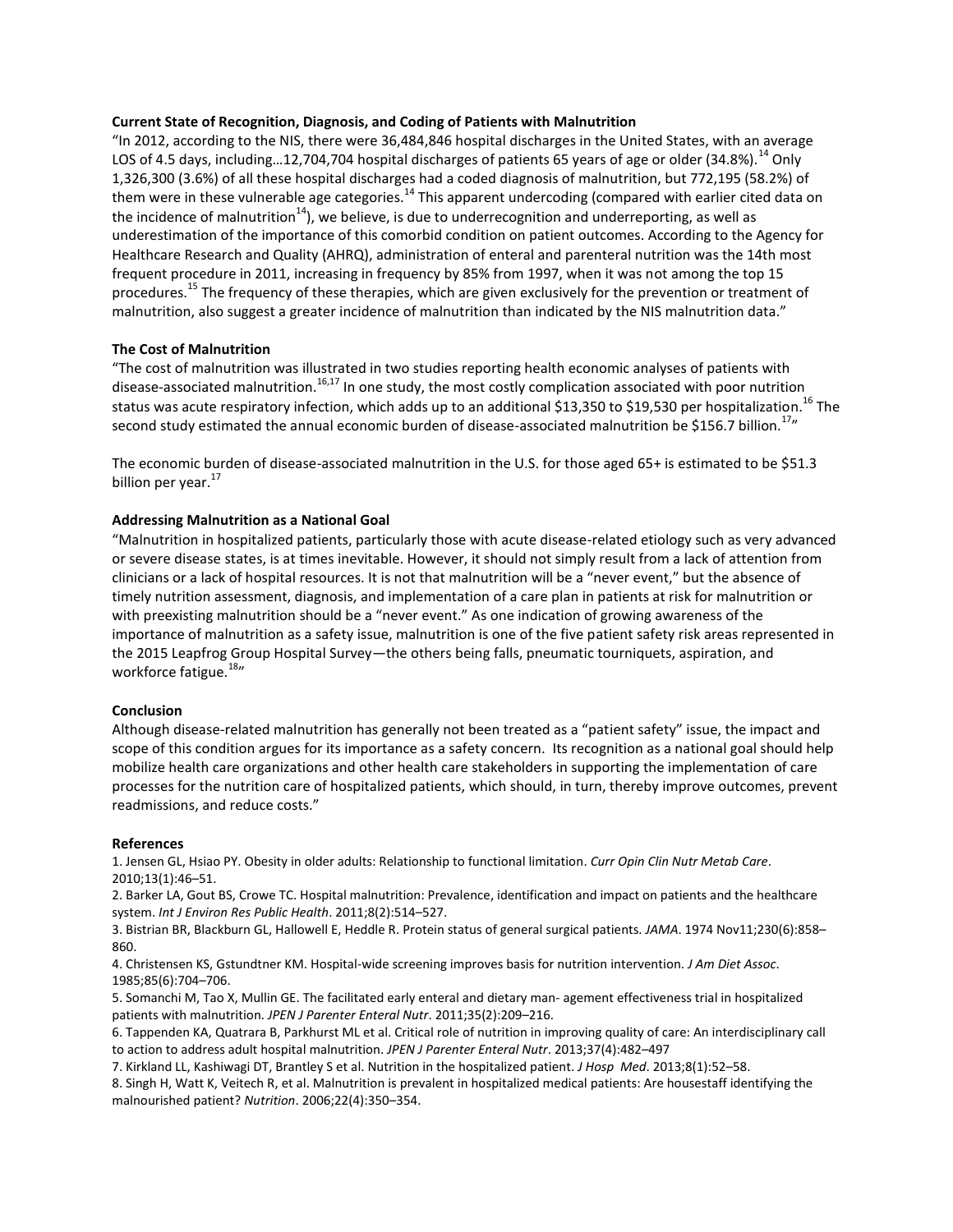9. Corkins MR, Guenter P, Di-Maria-Ghalili et al. Malnutrition diagnoses in hospitalized patients: United States, 2010. *JPEN J Parenter Enteral Nutr*. 2014;38(2):186–195.

10. Braunschweig C, Gomez S, Sheean PM. Impact of declines in nutritional status on outcomes in adult patients hospitalized for more than 7 days. *J Am Diet Assoc*. 2000;100(11):1316–1322; quiz 1323–1324.

11. Pereira GF, Bulik CM, Weaver MA et al. Malnutrition among cognitively intact, noncritically ill older adults in the emergency department. *Ann Emerg Med*. 2015;65(1):85–91.

12. Fry DE, Pine M, Jones BL, Meimban RJ et al. Patient characteristics and the occurrence of never events. *Arch Surg*. 2010;145(2):148–151.

13. Jensen GL, Mirtallo J, Compher C et al. Adult starvation and disease-related malnutrition: A proposal for etiology-based diagnosis in the clinical practice setting from the International Consensus Guideline Committee. *JPEN J Parenter Enteral Nutr*. 2010;34(2):156–159.

14. Agency for Healthcare Research and Quality. Welcome to HCUPnet. Accessed Aug 28, 2015. [http://www.hcupnet.ahrq.gov.](http://www.hcupnet.ahrq.gov/) 15. Agency for Healthcare Research and Quality. HCUP Statistical Brief #165. Most Frequent Procedures Performed in U.S. Hospitals, 2011. Pfuntner A, Wier LM, Stocks C. Oct 2013. Accessed Aug 28, 2015. http://hcup-us.ahrq.gov/reports/ statbriefs/sb165.pdf.

16. Cangelosi MJ, Rodday AM, Saunders T, Cohen JT. Evaluation of the economic burden of diseases associated with poor nutrition status. *JPEN J Parenter Enteral Nutr*. 2014;38(S2):35S–41S.

17. Snider JT, Linthicum MT, Wu Y et al. Economic burden of community-based disease-associated malnutrition in the United States. *JPEN J Parenter Enteral Nutr*. 2014;38(S2):77S–85S.

18. The Leapfrog Group. Leapfrog Hospital Survey Hard Copy: Questions & Re- porting Periods, Endnotes, Measure Specifications, FAQs. Aug 2015. Accessed Aug28, 2015. https://leapfroghospitalsurvey.org/web/wpcontent/uploads/survey.pdf.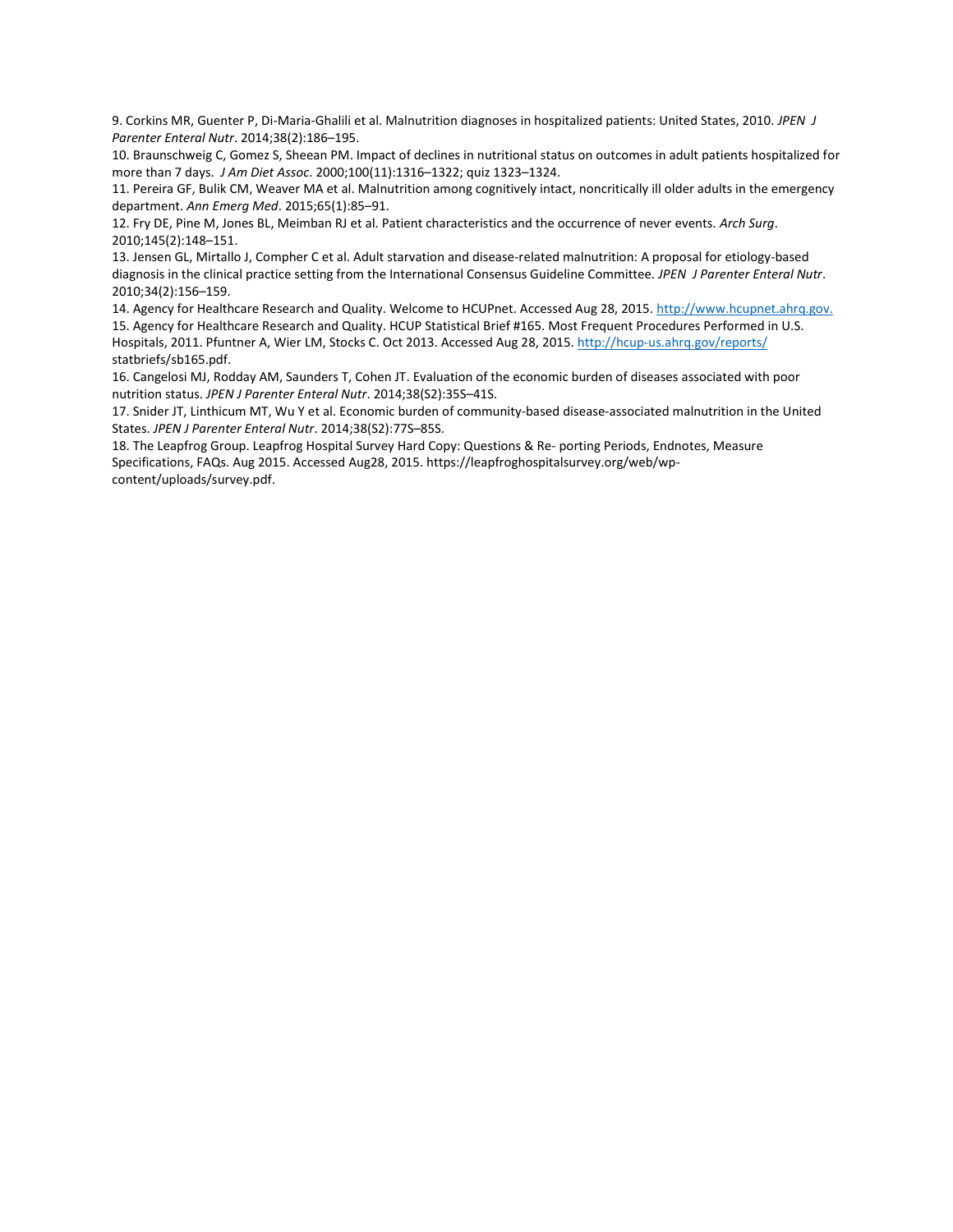# *Add a new objective for Older Adults*

# **PROPOSED OBJECTIVE**

Reduce the rate of sarcopenia among older community-dwelling adults

## 2020 Baseline

For the years 1999-2004, 27.8% of men aged 60+ had sarcopenia and 19.3% of women aged 60 years or older had sarcopenia (As reported by Batsis et al 2015, $^1$  using the NHANES database)

# 2020 Target

Reduce sarcopenia rates to 25% of men aged 60+ and 17% of women aged 60+

# **RATIONALE**

## **Sarcopenia and Health Outcomes**

Sarcopenia is generally defined as the loss of muscle mass and strength with aging and is associated with functional decline. It is linked to malnutrition<sup>2</sup> and recommendations to help prevent and treat sarcopenia include specific nutrition and activity recommendations, particularly a focus on protein and energy and resistance and aerobic exercise.<sup>3</sup>

Sarcopenia is a strong predictor of adverse health outcomes<sup>4</sup> and has a direct and negative impact on older adults' quality of life, including:

- $\bullet$  Increased length of stay<sup>5</sup>
- **•** Decline in daily activities and ambulatory function<sup>5</sup>
- Increased risk of illness and infection $6,7$
- Reduced recovery from surgery, illness, and injury<sup>6,7</sup>
- Poor wound healing<sup>7</sup>
- Increased mortality.<sup>7</sup>

# **Cost of Sarcopenia**

Sarcopenia is associated with higher healthcare costs.<sup>8</sup>

- The estimated direct U.S. healthcare costs of sarcopenia were estimated to be \$18.5 billion in 2000 (1.5% of total healthcare expenditures for the year.) $<sup>9</sup>$ </sup>
- U.S. healthcare expenditures due to sarcopenia are estimated to be \$900 per person per year.<sup>10</sup>

# **Prevalence of Sarcopenia**

Sarcopenia is estimated to impact 30% of people over the age of 60 and more than 50% of people over the age of  $80.11$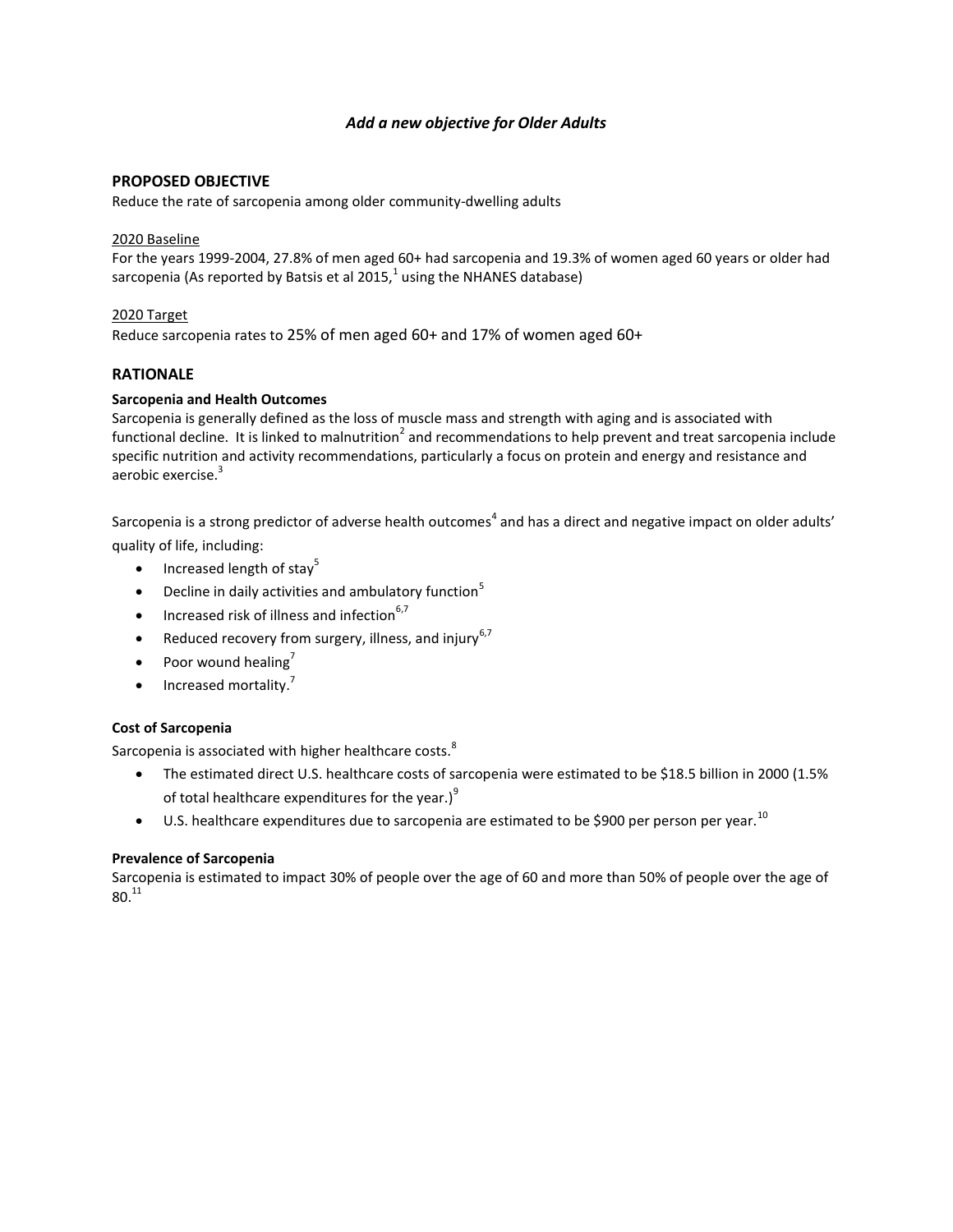#### **References**

- 1. Batsis JA, Mackenzie TA, Lopez-Jimenez F, Bartels SJ: Sarcopenia, sarcopenic obesity and functional impairments in older adults: NHANES 1999-2004, *Nutrition Research*. 2015.
- 2. Vandewoude MFJ, Alish C, Sauer A, Hegazi R: Malnutrition-sarcopenia syndrome: is this the future of nutrition screening and assessment for older adults? *J Aging Research*. 2012:1-8
- 3. Dorner B, Posthauer ME: Nutrition's role in sarcopenia prevention. *Today's Dietitian.*2012;14(9):62.
- 4. Cruz-Jentoft AJ, Baeyens JP, Bauer JM, et al. Sarcopenia: European consensus on definition and diagnosis: report of the European Working Group on Sarcopenia in Older People. *Age Ageing*. 2010;39(4):412-423.
- 5. Pitchard C, Kyle UG, Morabia A, Perrier A, Vermeulen B, Under P. Nutritional assessment: lean body mass depletion at hospital admission is associated with an increased length of stay. *Am J Clin Nutr.* 2004:79;613-618.
- 6. Wolfe RR. The underappreciated role of muscle in health and disease. *Am J Clin Nutr*. 2006;84(3):475-482.
- 7. Demling RH. Nutrition, anabolism, and the wound healing process: an overview. *Eplasty*. 2009;9:65-94.
- 8. Tappenden KS, Quatrara B, Parkhurst ML. Critical role of nutrition in improving quality of care: an interdisciplinary call to action to address adult hospital malnutrition. *JPEN J Parenter Enteral Nutr*. 2013;37:482-497.
- 9. Janssen I, Shepard DS, Katznarzyk PT, Roubenoff R. The healthcare costs of sarcopenia in the United States. J Am Geriatr Soc. 2014;52:80-85.
- 10. Marcell. Sarcopenia: causes, consequences, and preventions. *The Journals of Gerontology.* 2003;58:M911-M916.
- 11. Baumgartner RN, Koehler KM, Gallagher D, et al. Epidemiology of sarcopenia among the elderly in New Mexico. *Am J Epidemiol*. 1998;147:755-763.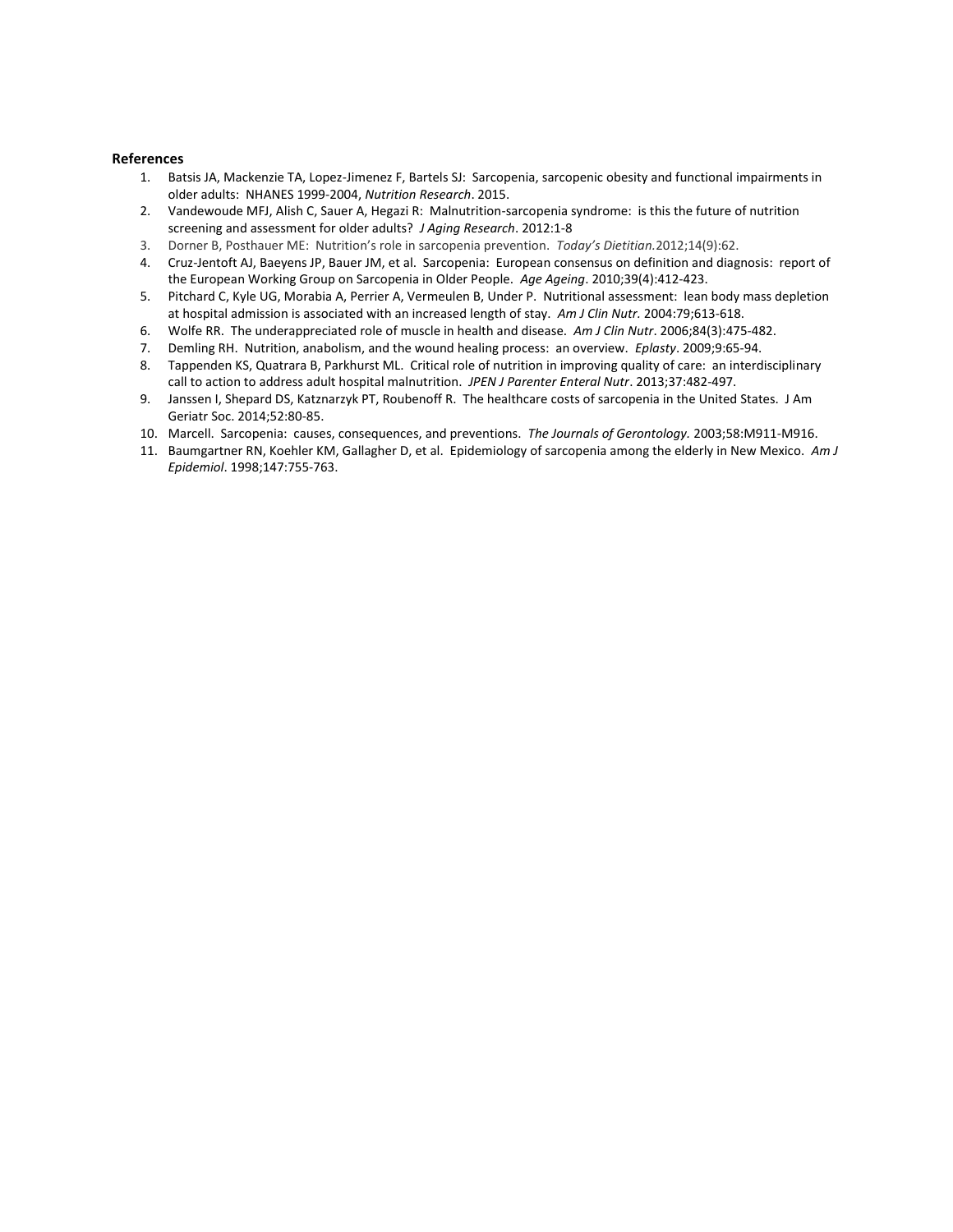## *How these new objectives meet the Healthy People 2020 objective selection criteria*

## **1) The result to be achieved should be important and understandable to a broad audience and support the Healthy People 2020 goals.**

The *Healthy People 2020* goals were the first to be expanded to include objectives specific to Older Adults, one of the fastest growing age groups. While there are a series of nutrition goals in the *Healthy People 2020* Nutrition and Weight Status topic area, their focus is primarily on healthy eating and reducing obesity and there are no nutrition objectives specific to older adults. Yet identifying and treating malnutrition are critical for healthy aging something which adults and caregivers readily understand. A recent national study about older adult malnutrition commissioned by the Gerontological Society of America documented 4 out 5 respondents believed good nutrition was very important for older adults' overall health and quality of life.<sup>1</sup>

Malnutrition is a growing but under-recognized problem facing older adults in the U.S. It is related to an excessive or imbalanced diet, a diet that lacks essential nutrients, or it can be tied to clinical conditions that impair the body's absorption and/or use of food. Older adults with malnutrition may be underweight, normal weight, overweight, or even obese. Importantly, there has been a public health focus on issues related to senior hunger and food insecurity among older adults. However, malnutrition is an even more consequential problem. It is estimated that disease-associated malnutrition costs the U.S. \$51.3 billion annually for those aged 65 years and  $older<sup>2</sup>$ 

**2) Objectives should be prevention oriented and should address health improvements that can be achieved through population-based and individual actions, and systems-based, environmental, health-service, or policy interventions.**

At the 2015 White House Conference on Aging, U.S. Surgeon General Vice Admiral Vivek Murthy commented "The way to build the foundation for a stronger America is to create a culture of prevention that has three pillars to it. And those being **strong and healthy nutrition**, being physical activity, and also emotional and mental well-being. We have to build and support and sustain those pillars if we want to really create a culture of prevention."<sup>3</sup>

The challenge of malnutrition in older adults can be approached through a social-ecological model, a theory-based framework for understanding interactive effects of personal and environmental factors that determine health behaviors. The social-ecological approach to malnutrition was presented during the 2015 HHS Healthy Aging Summit and identified five levels of action for health improvement:

- 1) Individual: Educate families, patients, and caregivers about malnutrition
- 2) Interpersonal: Build routine nutrition screening and malnutrition intervention skills into healthcare professionals' training, education, and practice
- 3) Organizational: Establish systematic malnutrition screening and intervention models and standards
- 4) Community: Engage independent organizations, local jurisdictions, and states
- 5) Policy: Make malnutrition screening and intervention a policy priority.

The model further outlined specific opportunities and resources related to malnutrition for each of these five levels. In addition, the model specifically called for adding malnutrition identification, prevention and intervention into the *Healthy People 2020* objectives.<sup>4</sup>

# **3) Objectives should drive actions that will work toward the achievement of the proposed targets (defined as quantitative values to be achieved by the year 2020).**

We know that one in three patients are malnourished upon hospital admission<sup>5-7</sup> and 38 percent of well-nourished U.S. patients experience declines in their nutritional state during their hospital stay.<sup>8</sup> Yet for older adults, fewer than 8 percent actually have an in-patient diagnosis of malnutrition. <sup>9</sup> Identifying and treating the problem is important because malnutrition increases the risk for infections, delays wound healing, increases the length of hospital stays, increases hospital readmissions, and increases healthcare costs. Further related to malnutrition is sarcopenia (loss of muscle mass), which is linked to a higher risk of falls<sup>10</sup> and therefore, functional impairment as well as mortality in older adults.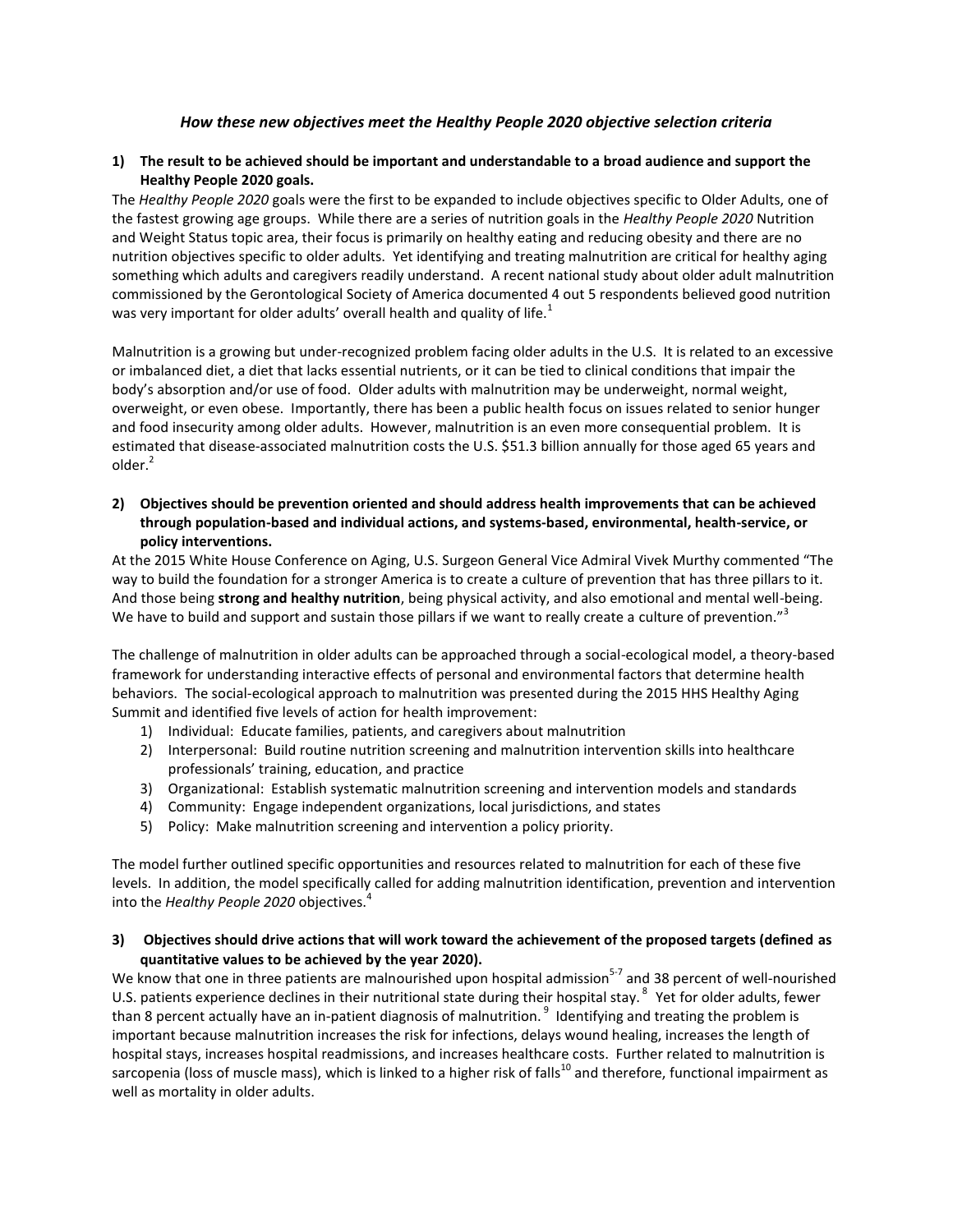As the problems associated with malnutrition become better known, we must provide better solutions. A national objective related to malnutrition diagnosis will help promote better recognition of the true magnitude of this critical problem. This will help drive improved and consistent methods for malnutrition assessments in older adults to identify those who would benefit from aggressive nutritional intervention or who may be at risk for developing malnutrition. A national objective will specifically help increase documentation of malnutrition diagnoses, which will support better implementation of malnutrition treatment plans with appropriate malnutrition intervention and monitoring.

A.S.P.E.N., the American Society for Parenteral and Enteral Nutrition, has established a Malnutrition Awareness Week<sup>TM</sup> and recently called for a national goal to reduce malnutrition in the U.S. in a new article published in the *Joint Commission Journal on Quality and Patient Safety*. 11

"A national goal, combined with a series of specific actions to address disease-related malnutrition, has the potential to improve patient outcomes by reducing readmissions, morbidity, mortality, and cost," said Gordon Jensen, MD, PhD, Professor, Head of Nutritional Sciences at the Pennsylvania State University, and one of the article's lead authors.

**4) Objectives should be useful and reflect issues of national importance. Federal agencies, states, localities, non-governmental organizations, and the public and private sectors should be able to use objectives to target efforts in schools, communities, work sites, health practices, and other environments.**

Malnutrition and sarcopenia objectives for older adults can help strengthen community nutrition programs. The Older Americans Act is past due for reauthorization. Its community nutrition programs, meals, and nutrition education are effective preventative measures against malnutrition. The programs already serve 2.6 million seniors per year and could serve more if expanded.

Malnutrition is a key indicator of older adult health and needs to be recognized as such. With a national objective on malnutrition there could be modifications through the Affordable Care Act to focus greater emphasis on malnutrition screening and intervention in care transition grants as well as expanding the definition of essential health benefits to include malnutrition screening and therapy. It is especially important going forward to include nutrition status information, particularly malnutrition screening and intervention, in electronic health records. In addition, a malnutrition-related objective supports the Elder Justice Act, as one of the fastest growing forms of elder abuse is self-neglect which can be caused by the inability to maintain a proper (or any) diet, leading to malnutrition.

A number of states, including Massachusetts, Louisiana, Florida, Georgia, and Texas have introduced legislation for malnutrition commissions or resolutions designating days or a week for malnutrition awareness. These efforts will be strengthened with a national objective, and could include expanding to address sarcopenic malnutrition in state obesity plans. Malnutrition Awareness Week™ is on the National Health Observances Calendar and during the recent 2015 week, five U.S Congressional members cited this initiative in the Congressional Record.

**5) Objectives should be measurable and should address a range of issues, such as: behavior and health outcomes; availability of, access to, and content of behavioral and health service interventions; socioenvironmental conditions; and community capacity – directed toward improving health outcomes and quality of life across the life span. (Community capacity is defined as the ability of a community to plan, implement, and evaluate health strategies.)**

Because malnutrition care is not a consistently applied standard of medical care, it is often limited or even absent across the spectrum of healthcare. Malnutrition negatively impacts older adults with chronic conditions and is a risk factor for falls and poorer health outcomes, making malnutrition a patient safety risk. Sarcopenia can increase protein needs and has become a new public health problem for older adults—even among those who are overweight or obese—as loss of muscle mass puts older adults at risk for increased disabilities and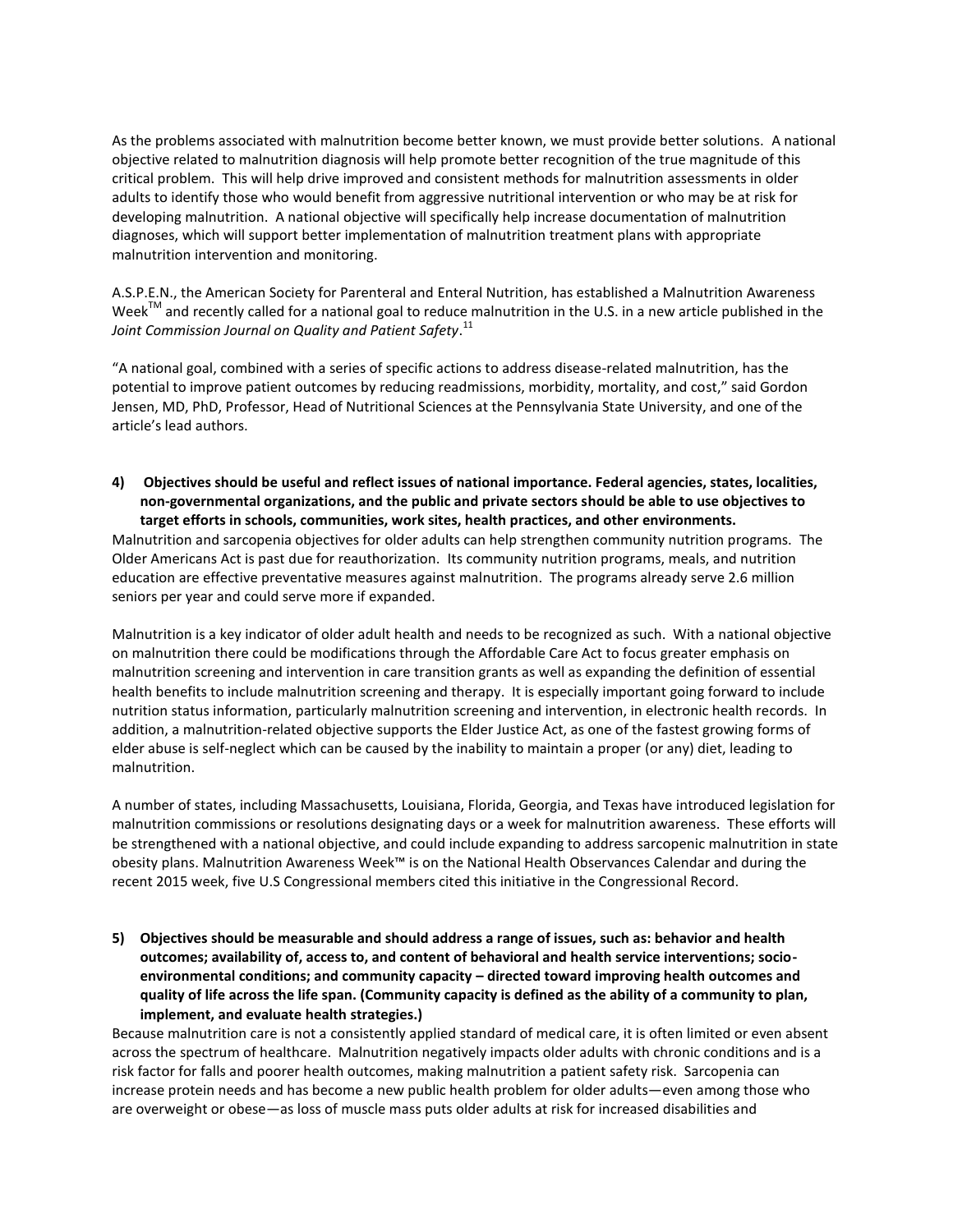complications. Yet there are effective malnutrition interventions available, like oral nutrition supplements, which have been shown to decrease the probability of hospital readmission<sup>12</sup> and reduce length of stay<sup>13</sup> and costs<sup>14</sup> among older adults. National objectives on malnutrition and sarcopenia could bring greater focus to the need for systematic nutrition intervention.

In January, the 2015 White House Conference on Aging joined the Academy of Nutrition and Dietetics and the National Association of Nutrition and Aging Services Programs in a national listening session, *Nutrition = Solutions to Healthy Aging and Long-term Services and Supports*. The session highlighted that:

. Malnutrition impacts can include: increased risk of infection, longer length of hospital stay, functional limitations, increased medical complications, increased rate of hospital readmissions, higher care costs, and decline in cognition and mental health

. Caregivers often have limited knowledge and skills to provide adequate nutrition

. Most care transition models lack a nutrition component, even though there is evidence that nutrition helps reduce readmissions

. There have been limited quality improvement efforts in the U.S. to address malnutrition care

. Malnutrition care is further inhibited by a lack of robust quality measures

. A national malnutrition quality improvement initiative has been launched that aims to address gaps and barriers to quality care.<sup>15</sup>

New national objectives related to malnutrition and sarcopenia will help resolve these issues and improve health outcomes and quality of life for older adults.

**6) Continuity and comparability of measured phenomena from year to year are important, thus, when appropriate, retention of objectives from previous Healthy People iterations is encouraged. However, in instances where objectives and/or measures have proven ill-suited to the purpose or are inadequate, new improved objectives should be developed. Whether or not an objective has met its target in a previous Healthy People iteration should not be the sole basis for retaining or archiving an objective.**

The proposed new objectives related to inpatient diagnosis of disease-related malnutrition in older adults and sarcopenia in older adults living in the community build on the growing recognition of the problems of malnutrition and sarcopenia in older adults. Because lack of awareness, but not lack of tools and measures, is a core issue for both of these new objectives, it is reasonable to assume that it will be possible to maintain continuity and comparability of measured phenomena from year to year.

# **7) The objectives should be supported by the best available scientific evidence. The objective selection and review processes should be flexible enough to allow revisions to objectives in order to reflect major updates or new knowledge.**

Research continues to document that chronic disease increases the risk of malnutrition in older adults. Studies estimate the prevalence of malnutrition in cancer patients is 30-87 percent, <sup>16</sup> in chronic kidney disease is 20-50 percent<sup>17</sup>, and in chronic obstructive pulmonary disease is 19-60 percent. <sup>18</sup> Malnutrition is a patient safety risk as those who are malnourished are more likely to experience a healthcare acquired condition. Malnutrition is linked to increased rates of hospital morbidity, increased incidence of hospital-acquired pressure ulcers<sup>19</sup>and infections, falls, delayed wound healing,  $^{20}$  decreased respiratory and cardiac function, poorer outcomes for chronic lung diseases, increased risk of cardiovascular and gastrointestinal disorders, reduced physical function, development of nosocomial infections,<sup>8</sup> and impairment of non-specific and cell-mediated immunity.<sup>21</sup> Malnutrition has also been identified as the strongest independent risk factor predicting short-term mortality in elderly patients visiting the emergency department.<sup>22</sup> And poor nutrition has been identified as a contributor to the recently characterized post-hospital syndrome, which is linked to risk for increased re-hospitalization.<sup>23</sup>

Malnutrition intervention is a low-risk and low-cost solution to help improve the quality of clinical care and care transitions. Prompt nutrition intervention can significantly improve patient outcomes, with: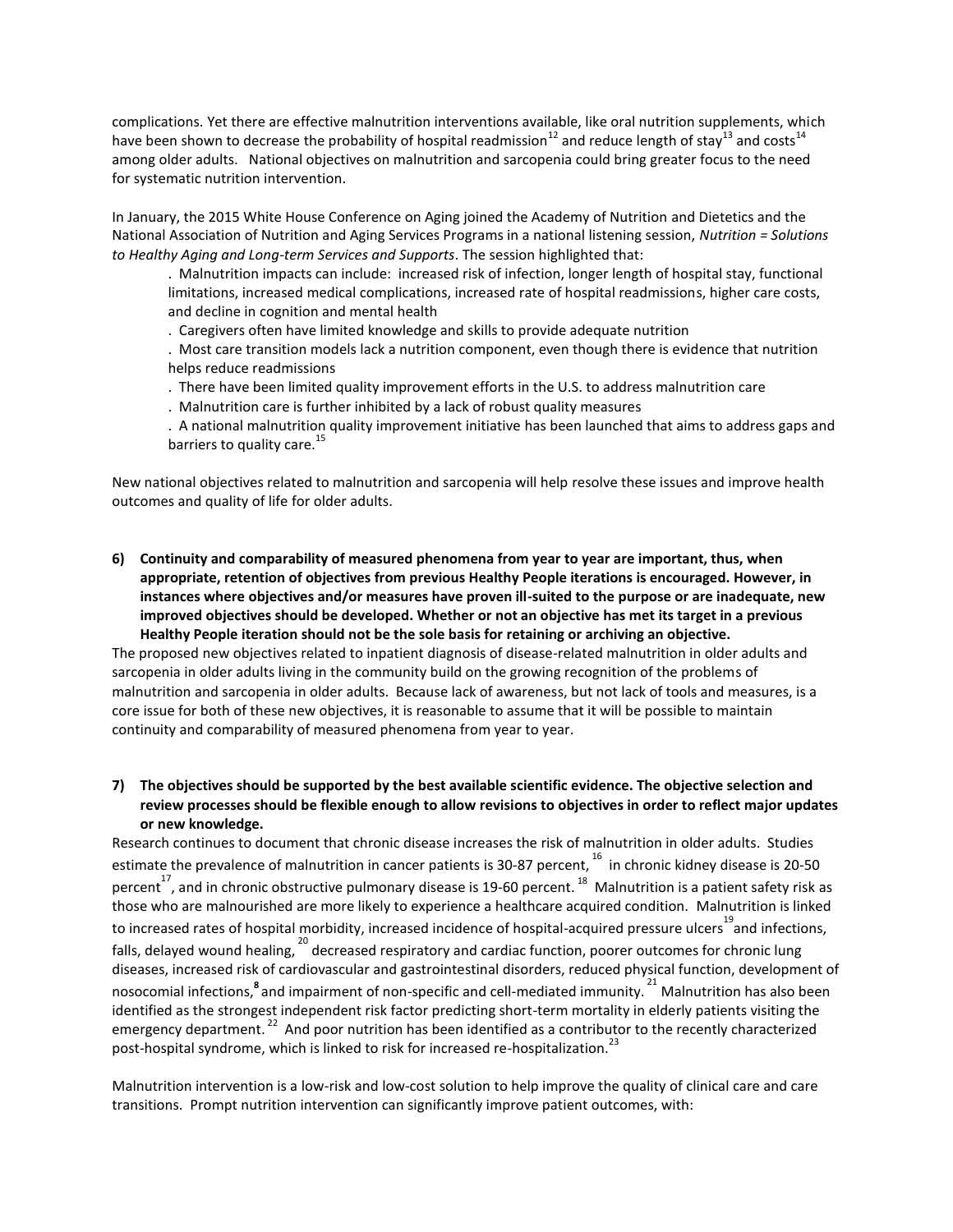- 28% decrease in avoidable readmissions, $^{12}$
- $\bullet$  25% reduction in pressure ulcer incidence,  $24$
- $\bullet$  4% fewer overall complications,  $25$
- Reduced average length of stay of approximately 2 days,  $26,27$
- Decreased mortality,<sup>28-33</sup> and
- Improved quality of life. 19,34-39
- **8) Objectives should address population disparities. These include populations categorized by race/ethnicity, socioeconomic status, gender, disability status, sexual orientation, and geographic location. For particular health issues, additional special populations should be addressed, based on an examination of the available evidence on vulnerability, health status, and disparate care.**

Because malnutrition in older adults is often linked to economic and social factors, it can lead to more health disparities. The Congressional Black Caucus Institute in their *21st Century Council 2015 Annual Report* noted that "The most benefit will occur when malnutrition care becomes a priority and routine standard of medical care." One of the steps outlined to accomplish this was "Integrating malnutrition screening and treatment into the development of evidence-based care models, such as intervention strategies to improve patient care transitions."<sup>40</sup>

The National Black Nurses Association recently passed a new resolution on *Nutrition as a Vital Sign* for older adults. They identified "older age and chronic disease are often associated with malnutrition and as older African Americans have increased rates of chronic diseases they have also been found to have a significantly higher risk of malnutrition." <sup>41</sup> Specific actions called for by the resolution included malnutrition be recognized as a key indicator of older adult health, nutrition becomes a vital sign for older adults, and the addition of new objectives specifically related to malnutrition screening and intervention in national health goals, such as the *Healthy People 2020* goals.

The link between hunger, food insecurity, malnutrition, and health outcomes is also strong. Feeding America and the National Foundation to End Senior Hunger's recent report, *Spotlight on Senior Health Adverse Health Outcomes of Food Insecure Older Americans*, highlighted that "food insecure seniors are more likely to have lower nutrient intakes and higher risk for chronic health conditions and depression than their food secure counterparts." 42

*9) Healthy People 2020***, like past versions, is heavily data driven. Valid, reliable, nationally representative data and data systems should be used for** *Healthy People 2020* **objectives. Each objective must have 1) a data source, or potential data source, identified, 2) baseline data and 3) assurance of at least one additional data point throughout the decade**

Data sources for malnutrition and sarcopenia objectives, while limited, do exist. The HCUP NIS data published annually lists in-hospital diagnoses for all age groups and includes documentation of specific diagnoses for malnutrition. The NHANES data, which is now collected on a continual basis, includes nutrition and health measures that have been used to identify rates of sarcopenia in the older adult community-based population.

# **References**

- 1. The Gerontological Society of America, National Academy on an Aging Society: *Profiles of an Aging Society: What We Know and Can Do About Malnutrition*. Fall 2015, Washington D.C.
- 2. Snider JT , Linthicum MT, Wu Y et al. Economic burden of community-based disease-associated malnutrition in the United States. *JPEN J Parenter Enteral Nutr*. 2014;38(S2):77S–85S.
- 3. U.S. Surgeon General Vice Admiral Vivek Murthy during the 2015 White House Conference on Aging, Washington D.C. (Accessed October 2015 at: https://www.youtube.com/watch?v=cJyL3iESDjM)
- 4. Bales CW, Blancato R. The challenge of malnutrition in older adults: approaching the problem with a social-ecological model, Poster at the Health and Human Services Healthy Aging Summit, July 2015. (Accessed October 2015 at: https://www.geron.org/images/gsa/malnutrition/Malnutrition\_Poster.jpg )
- 5. Coats KG, Morgan SL, Bartolucci AA, Weinsier RL. Hospital-associated malnutrition (a reevaluation 12 years later). *J Am Diet Assoc.* 1993;93:27-33.
- 6. Giner M, Laviano A, Meguid MM, Gleason JR. 1n 1995 a correlation between malnutrition and poor outcome in critically ill patients still exists. *Nutr.* 1996;12(1):23-29.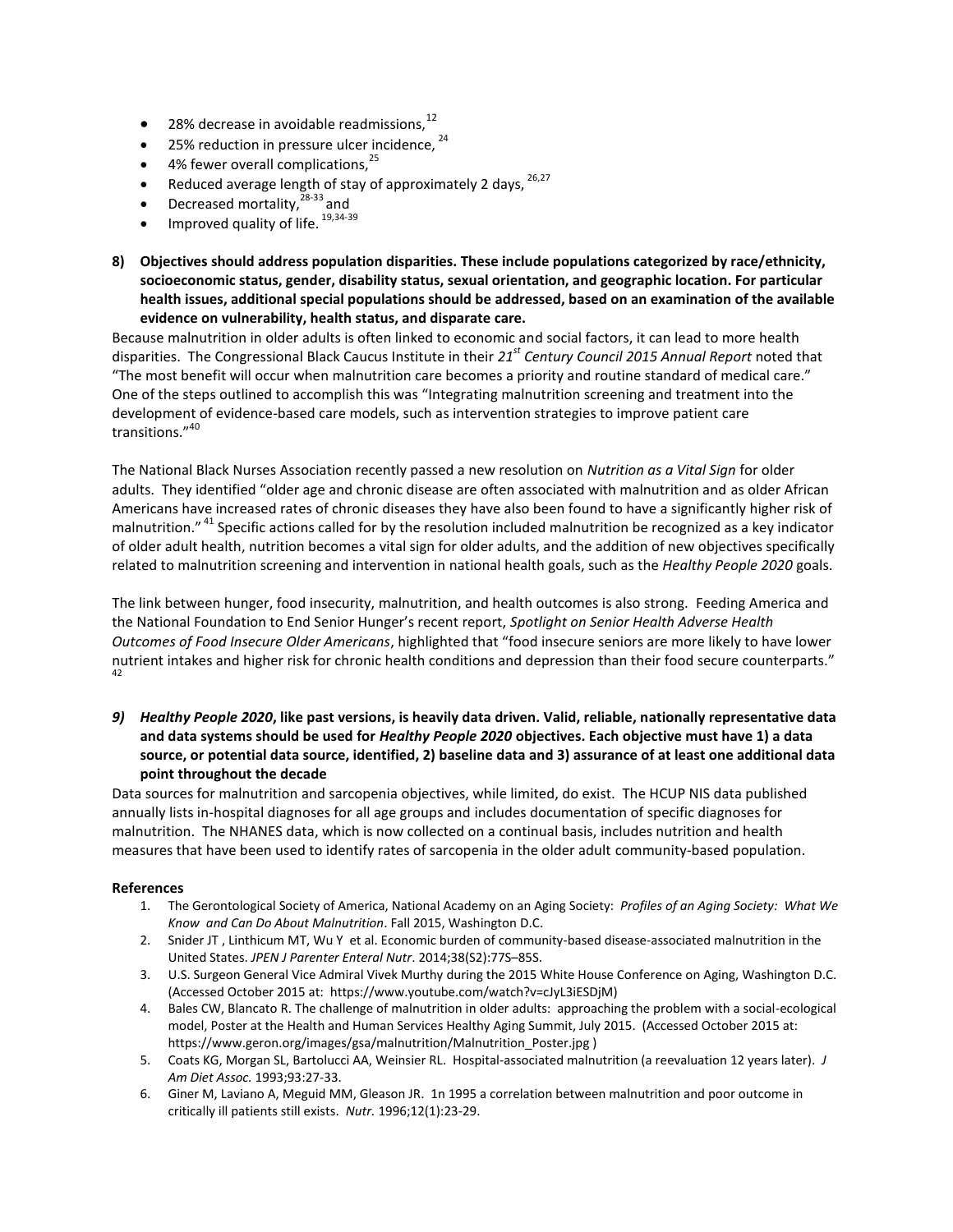- 7. Thomas DR, Zdrowski CD, Wilson M, et al. Malnutrition in subacute care. *Am J Clin Nutr.* 2002;75:308–313
- 8. Braunschweig C, Gomez S, Sheean PM. Impact of declines in nutritional status on outcomes in adult patients hospitalized for more than 7 days. *J Am Diet Assoc*. 2000;100:1316-1322; quiz 1323-1324
- 9. Calculation: Based on 2013 HCUP NIS data, 12,488,372 in-hospital stays of adults 65 years and older and 942,595 had a malnutrition diagnosis code, or 7.55%. Database source: <http://hcupnet.ahrq.gov/>
- 10. Landi F, Liperoti R, Russo A, et al. Sarcopenia as a risk factor for falls in elderly individuals: results from the ilSIRENTE study. *Clin Nutr.* 2012; 31(5):652-659.
- *11.* Guenter P, Jensen G, Patel V, et al. Addressing disease-related malnutrition in hospitalized patients: a call for a national goal. *Jt Comm J Qual Patient Saf*. 2015;41(10):469-473.
- 12. Gariballa S, Forster S, Walters S, Powers H. A randomized, doubleblind, placebo-controlled trial of nutritional supplementation during acute illness. *Am J Med*. 2006;119(3);693-699.
- 13. Somanchi M, Tao X, Mullin GE. The facilitated early enteral and dietary management effectiveness trial in hospitalized patients with malnutrition. *JPEN J Parenter Enteral Nutr*. 2011;35(2);209-216.
- 14. Lawson RM, Doshi MK, Barton JR, Cobden I. The effect of unselected post-operative nutritional supplementation on nutritional status and clinical outcome of orthopedic patients. *Clin Nutr*. 2003;22(1):39-46.
- 15. 2015 White House Conference on Aging National Listening Session: Nutrition = Solutions to Healthy Aging and Longterm Services and Supports. January 29, 2015. (Accessed October 2015 at: http://www.eatrightpro.org/resource/career/professional-development/distance-learning/nutrition-healthy-agingand-long-term-services-and-supports)
- 16. Kumar NB. *Nutritional Management of Cancer Treatment Effects*. 2012.
- 17. Pupim, LB, Cuppari L, Ikizler TA. Nutrition and metabolism in kidney disease. *Seminars in Nephrology* 2006;26:134- 157.
- 18. Hunter AM, Carey MA, Larsh HW. The nutritional status of patients with chronic obstructive pulmonary disease. *Am Rev Respir Dis*. 1981;124(4):376–381.
- 19. Jensen GL, Mirtallo J, Compher C, et al. Adult starvation and disease-related malnutrition: A proposal for etiologybased diagnosis in the clinical practice setting from the International Consensus Guideline Committee. *JPEN J Parenter Enteral Nutr*. 2010; 34:156-159.
- 20. Barker LA, Gout BS, Crowe TC. Hospital malnutrition: prevalence, identification and impact on patients and the healthcare system. *Int J Environ Res Public Health*. 2011;8:514-527.
- 21. Beattie AH,Prach AT, Baxter JP, Pennington CR. A randomised controlled trial evaluating the use of enteral nutritional supplements postoperatively in malnourished surgical patients. *Gut* 2000;46:813-818.
- 22. Gentile S, Lacroix O, Durand AC et al. Malnutrition: a highly predictive risk factor of short term mortality in elderly presenting to the emergency department. *J Nurt Health Aging*. 2013;17(4):290-4.
- 23. Krumholz HM. Post Hospital Syndrome-an acquired, transient condition of generalized risk. *N Engl J Med*. 2013;368:100-102.
- 24. Stratton RJ, Ek AC, Engfer M et al. Enteral nutritional support in prevention and treatment of pressure ulcers: a systematic review and meta-analysis. *Ageing Res Rev*. 2005;4(3):422-450.
- 25. Milne AC, Potter J, Vivanti A, Avenell A. Protein and energy supplementation in elderly people at risk from malnutrition. *Cochrane Database Syst Rev*. 2009;15(2):CD003288.
- 26. Brugler L, DiPrinzio MJ, Bernstein L. The five-year evolution of a malnutrition treatment program in a community hospital. *Jt Comm J Qual Improv.* 1999;25(4):191-206
- 27. Smith PE, Smith AE. High-quality nutritional interventions reduce costs. *Healthcare Financial Management* 1997;51:66-69.
- 28. Austrums E, Pupelis G, Snippe K. Postoperative enteral stimulation by gut feeding improves outcomes in severe acute pancreatitis. *Nutrition.* 2003;19:487-491.
- 29. Akner G, Cederholm T. Treatment of protein-energy malnutrition in chronic nonmalignant disorders. *Am J Clin Nutr.* 2001;74:6.
- 30. Potter J, Langhorne P, Roberts M. Routine protein energy supplementation in adults: systematic review. *Br Med J*. 1998;317;495-501.
- 31. Potter JM, Roberts MA, McColl JH, Reilly JJ. Protein energy supplements in unwell elderly patients a randomized controlled trial. *JPEN J Parenter Enteral Nutr*. 2001;25:323-329.
- 32. Delmi M, Rapin CH, Bengoa MJ, et al. Dietary supplementation in elderly patients with fractured neck of the femur. *Lancet*. 1990;335:1013-1016.
- 33. Lacson E, Wang W, Zebrowski B et al. Outcomes associated with intradialytic oral nutritional supplements in patients undergoing maintenance hemodialysis: a quality improvement report. *Am J Kidney Dis*. 2012.
- 34. Stratton RJ, Elia M. Are oral nutritional supplements of benefit to patients in the community? Findings from a systematic review*. Curr Opin Clin Nutr Metab Care.* 2000;3:311-315.